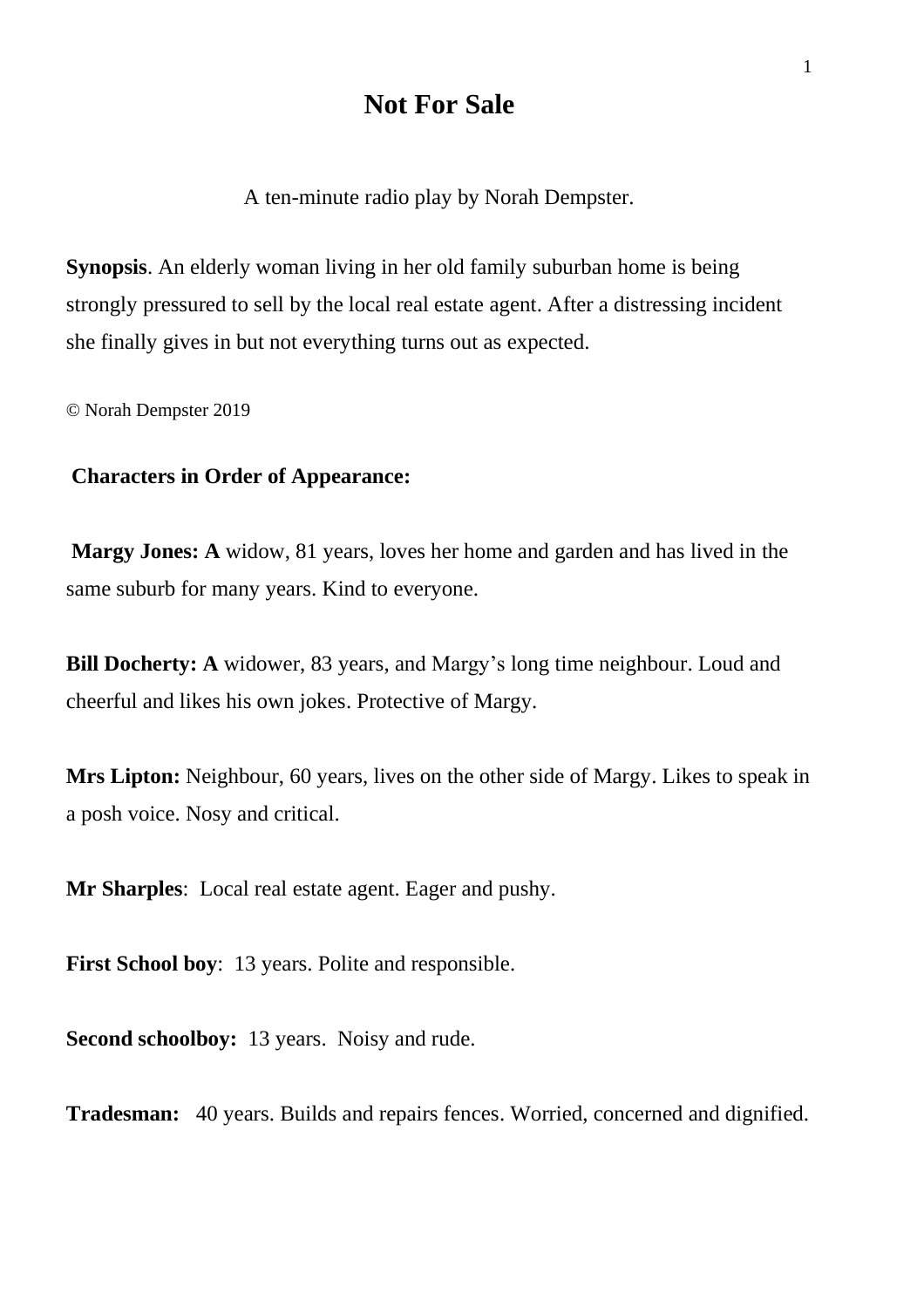### **Scene One: Margy's front garden.**

MARGY: Was he here again this morning?

BILL: Yep.

MARGY: I don't want to go to the letterbox.

BILL: He was pretty quick today.

MARGY: He's dropping cards, that's why. *(worried)* Why won't he leave me alone? Did he go to your letterbox?

BILL: Nope. I was standing on my verandah. Gave him the eye. *(chortles)*

MARGY: Has the proper postman been?

BILL: Yeah, went straight past us both. At least no bills today. *(chortles again)*

MARGY: I'll check.

#### AUDIO: BANG OF LETTER BOX LID.

MARGY: He's left his card. Sharples Real Estate. With a phone number in big letters Listen! *(reads)* We have buyers interested in your house. Ring now. *(annoyed)* Why won't he leave me alone? I won't sell! I won't sell!

BILL: It's because we're over eighty. We ain't gonna last forever. And the yuppies are moving in. Townhouses everywhere. How long have you been in your house again, Margy?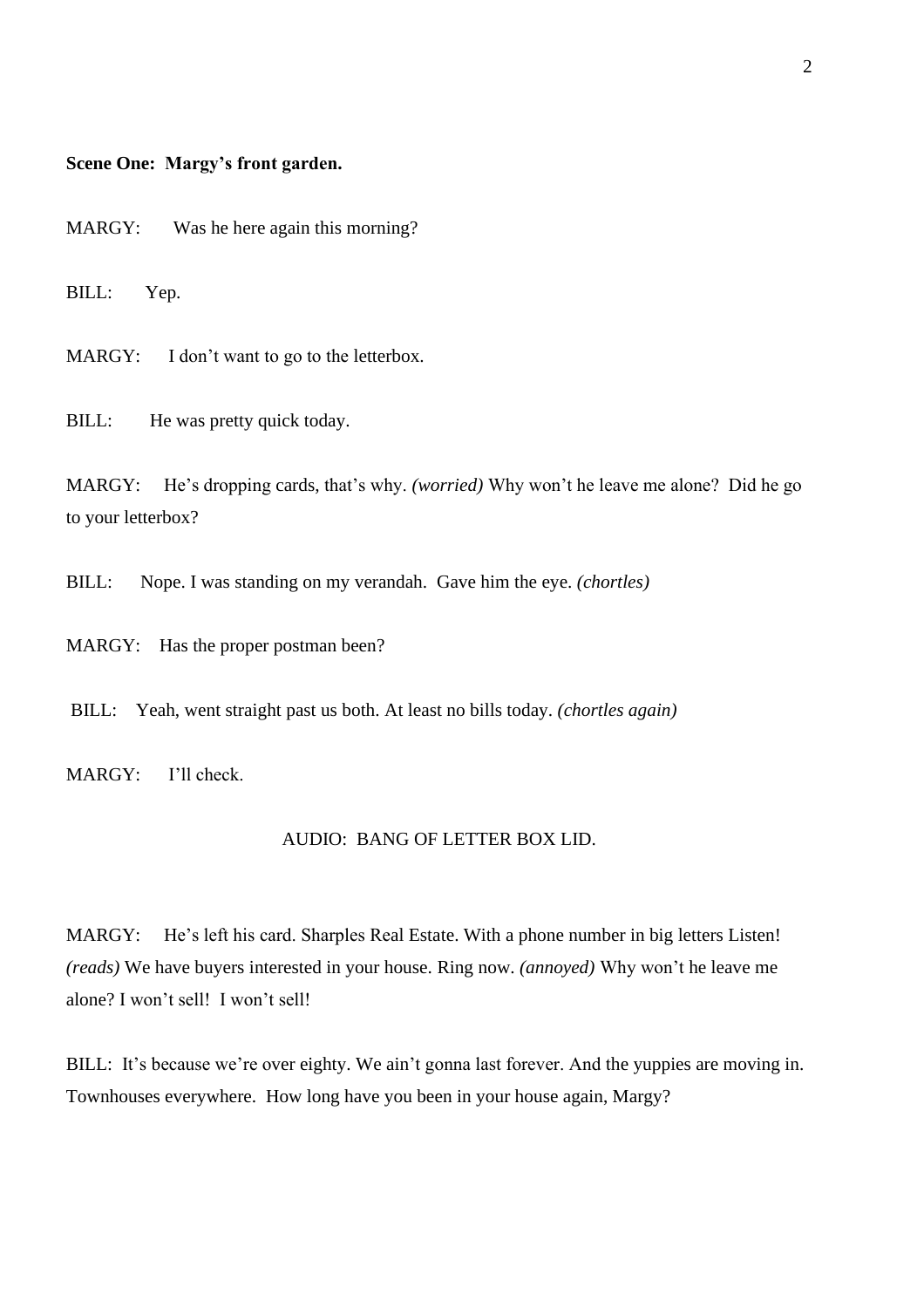MARGY: *(reminiscing)* Seventy- five years. Bill. I was only a little girl of seven. My dad was so proud. They spent their lives paying it off. Mum worked in that clothing factory that used to be at the end of the street.

BILL: For a pittance I suppose!

MARGY: Yes, but what a celebration when they paid it off! Even Mum had a beer that night.

MRS LIPTON: Hello, standing in the sunshine together?

MARGY: We're just collecting mail, Mrs Lipton. I'm going inside to do my dishes now.

MRS LIPTON: You haven't done your breakfast dishes yet? Mine are done. *(smugly)* And put away.

BILL: How's your son, Mrs Lipton? Settling back with you okay?

MRS LIPTON: *(irritated)* Fine, thank you. Perfectly fine. *(nosily)* And what was that big shiny car doing in our street?

BILL: I didn't see any car.

MRS LIPTON: *(adamantly)* Well! I did! And a man in a suit got out and stopped at all the letterboxes. Not mine though.

BILL: There'd be a reason for that. Mrs Lipton. I gotta go. A man's work is never done *(chortles)*. See you later. Hope your son goes okay.

MARGY: Oh dear, I'm off to do my dishes, Mrs Lipton. Say hello to your son. He was always a nice boy.

MRS LIPTON: *(nosily)* You're not thinking of selling, are you? *(pause)* Huh! They've gone in.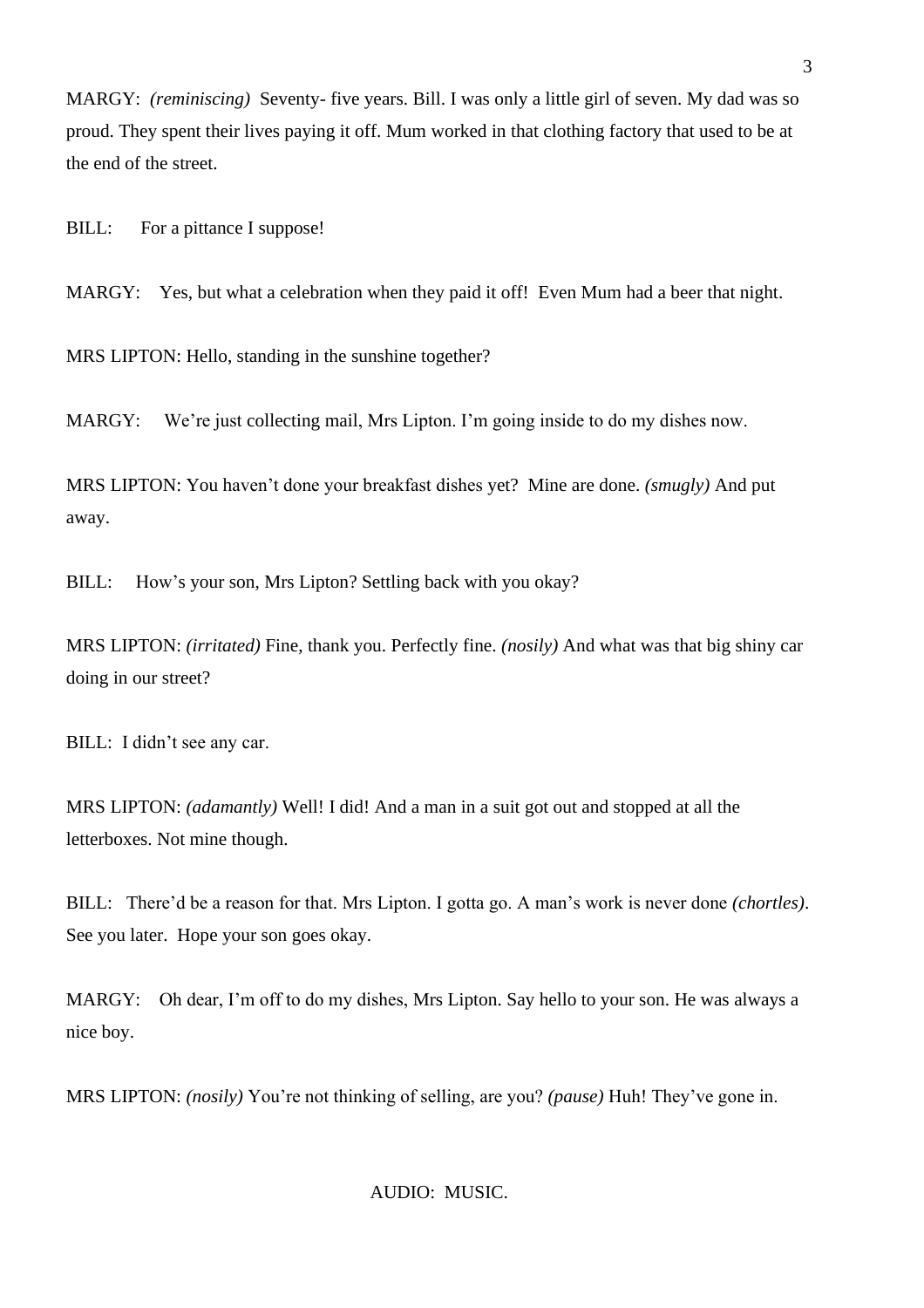**Scene Two: Inside Margy's house.** 

## AUDIO: SOUND OF DISHWASHING AND RUNNING WATER. DOORBELL RINGS.

MARGY: Now who would that be? Better take my apron off.

MR SHARPLES: Good morning, Mrs Jones. Lovely day isn't it?

MARGY: Mr Sharples! I'm just going to go...

MR SHARPLES: *(interrupts)* I'll just come in for one minute. Won't stay. I'm here to give you some good news. Mmmm! *(impressed)* Nice place you've got here. That kitchen stove's a real antique. Worth a lot, you know, nowadays.

MARGY: I- I… *(voice trails off)*

MR SHARPLES: *(with emphasis)* I have news for you. A buyer, a lovely man, lovely couple actually. Wife and two little kids. They have fallen in love with your house. You've hit the hot spot, Mrs Jones.

MARGY: Mr Sharples, I don't want…

MR SHARPLES: *(interrupts)* They've been up and down every street in the neighbourhood and *(with emphasis)* your house is the one they want. Professionals, all young professionals moving into this area now. And they will pay.

MARGY: *(firmly)* I 'm not selling.

MR SHARPLES: This suburb's changing, Mrs Jones. In fact, it has changed. You need to get yourself a nice little unit. I could help you with that too. They're offering money, Mrs Jones.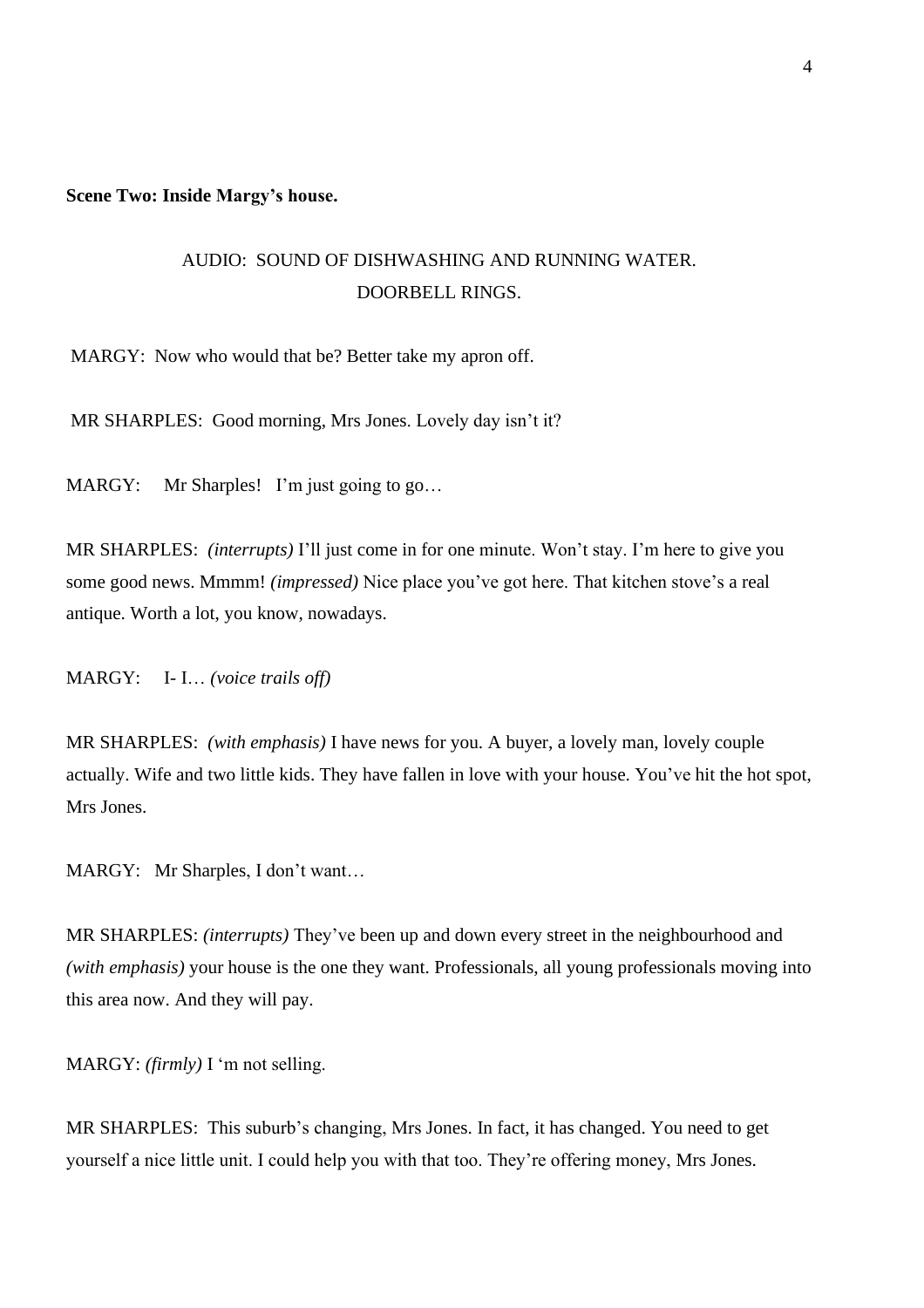MARGY: I am not moving.

MR SHARPLES: Well, that's at the moment. You're not getting any younger. And it does need a few repairs. Fence not too good, I noticed. The time to cash in is now before the market drops. You know what markets are like, changeable like Melbourne weather, Mrs Jones *(laughs loudly).*

MARGY: *(takes a deep breath)* Mr Sharples. I am getting ready to go out.

MR SHARPLES: Here's my card. Ring any time. Good day, Mrs Jones. Have a nice day.

## AUDIO: DOOR CLOSES.

MARGY: *(to herself)* What am I going to do? I know. I'll go outside and finish planting those bulbs along the fence, that'll cheer me up.

### AUDIO: FOOTSTEPS AS SHE WALKS OUTSIDE.

#### **Scene Three: Margy's front garden.**

MARGY: And it's lovely out here in the morning sunshine.

## AUDIO: NOISY SCHOOLBOYS LAUGHING AND SHOUTING. SOUND OF BALL BOUNCING

FIRST SCHOOLBOY: *(calling)* Hello Mrs Jones.

MARGY: Hello, boys. Off to school are you?

FIRST SCHOOLBOY: Yep, we have to go, you know. It's compulsory. Would rather play football.

MARGY: *(laughing)* I had to go once but it was a long time ago.

### SOUND OF FOOTBALL CRASHING IN VEGETATION.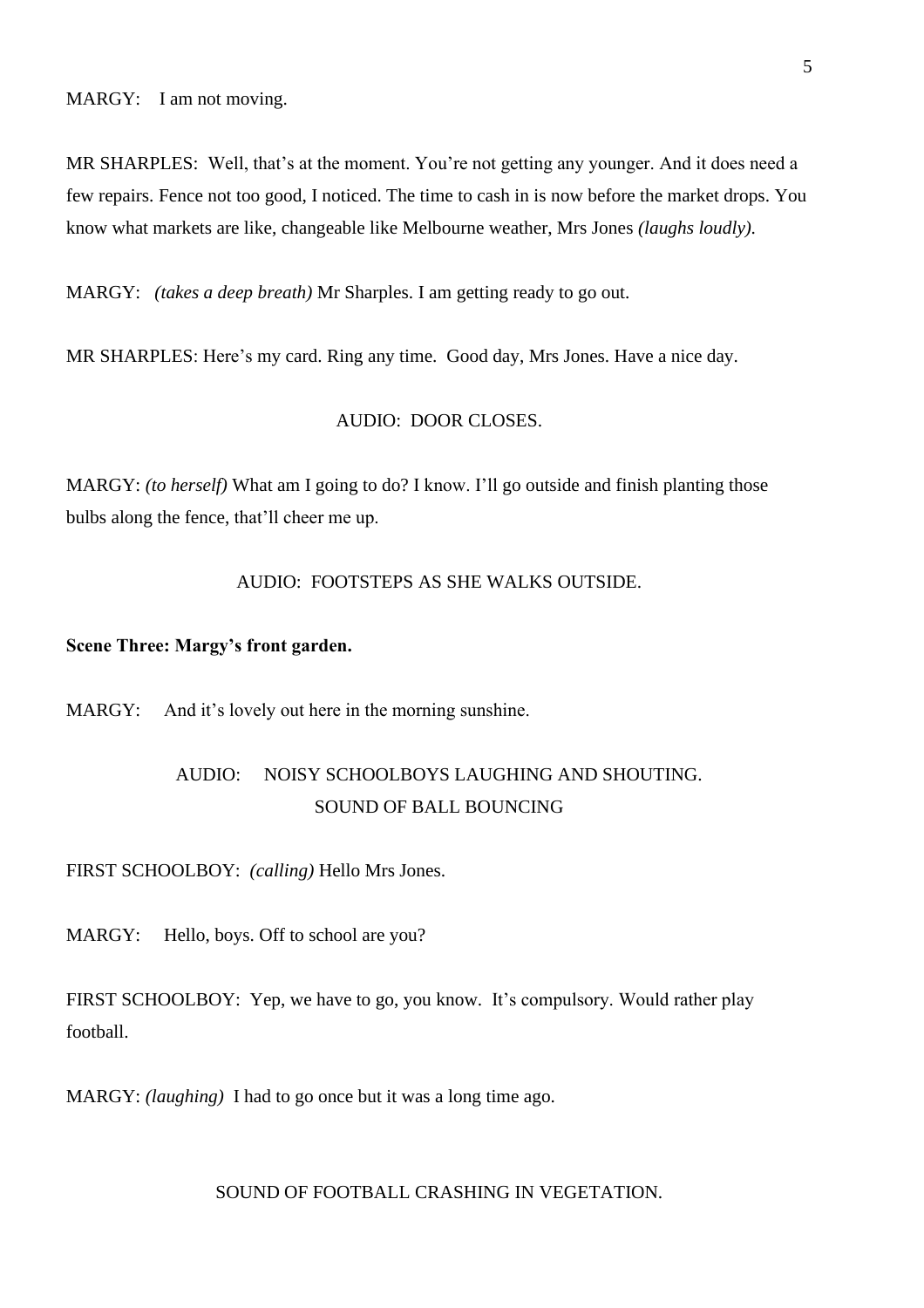MARGY: Your ball's come over the fence. I'll get it.

SECOND SCHOOLBOY: *(roughly)* Good shot! Good shot! *(laughs)* Ha, ha, ha!

FIRST SCHOOLBOY: That's not funny. Sorry Mrs Jones. Hope it didn't hit anything?

MARGY: Only that old begonia. I'll prop it up again.

FIRST SCHOOLBOY: Sorry, we didn't mean to.

SECOND SCHOOLBOY: *(defiant)* I did. I meant it! It's just an old garden.

MARGY: *(puffing slightly)* There you go, boys. Here's your ball.

SECOND SCHOOLBOY: Your fence is all rickety anyhow. It's had it! Ha, ha, ha!

FIRST SCHOOLBOY: That's rude. Thanks for the ball. Sorry, He's always in trouble. Broke a school window yesterday. Come on, we'll be late.

SECOND SCHOOLBOY: It was a dirty window anyway. Watch out your old fence doesn't fall down. Ha ha ha!

## AUDIO: LOUD LAUGHTER AS THEY CONTINUE DOWN STREET. PHONE RINGS INSIDE HOUSE.

MARGY: And there's my phone. Oh dear, this is not my day. I had better go inside and answer.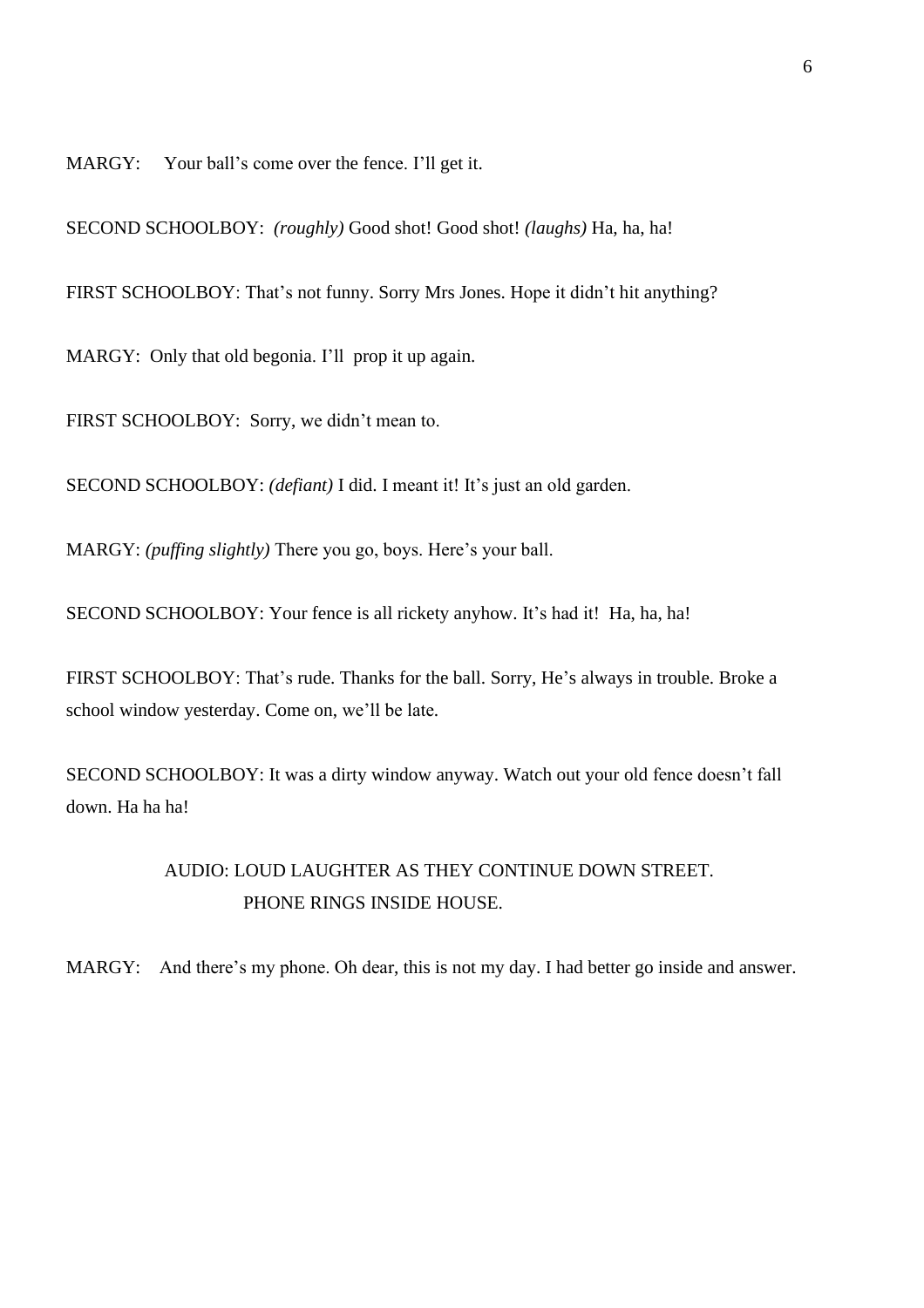### **Scene Four: Inside Margy's house.**

MARGY: *(picks up phone)* Hello darling, how are you. What have I been doing? That real estate man came right inside my house early this morning. Into my kitchen, I didn't know what to do. *(pause*)

What? You think your mother should sell? *(pause)* 

An article in today's paper about old people staying in their homes and keeping young ones out of the housing market? But I have my old friend Bill next door. His wife has passed away. And your dad. *(pauses)*

All right dear. No I am not upset. It's all right. Have a nice day at work. Bye bye dear.

## AUDIO: SOUND OF LANDLINE PHONE HANGING UP.

MARGY: What am I going to do?

### AUDIO: MUSIC

### **Scene Five: Margy's front garden.**

MARGY: It's a nice new day and I will forget all that selling talk and I'll get those bulbs in.

### AUDIO: FOOTSTEPS AS SHE WALKS OUTSIDE.

MARGY: Oh my goodness! My goodness! My fence has fallen down! Bill, there you are! Look at my fence!

BILL: I just saw it. Could I come over and have a look?

MARGY: *(very upset)* Flattened to the ground. What am I going to do? I thought it would last. Was it windy last night?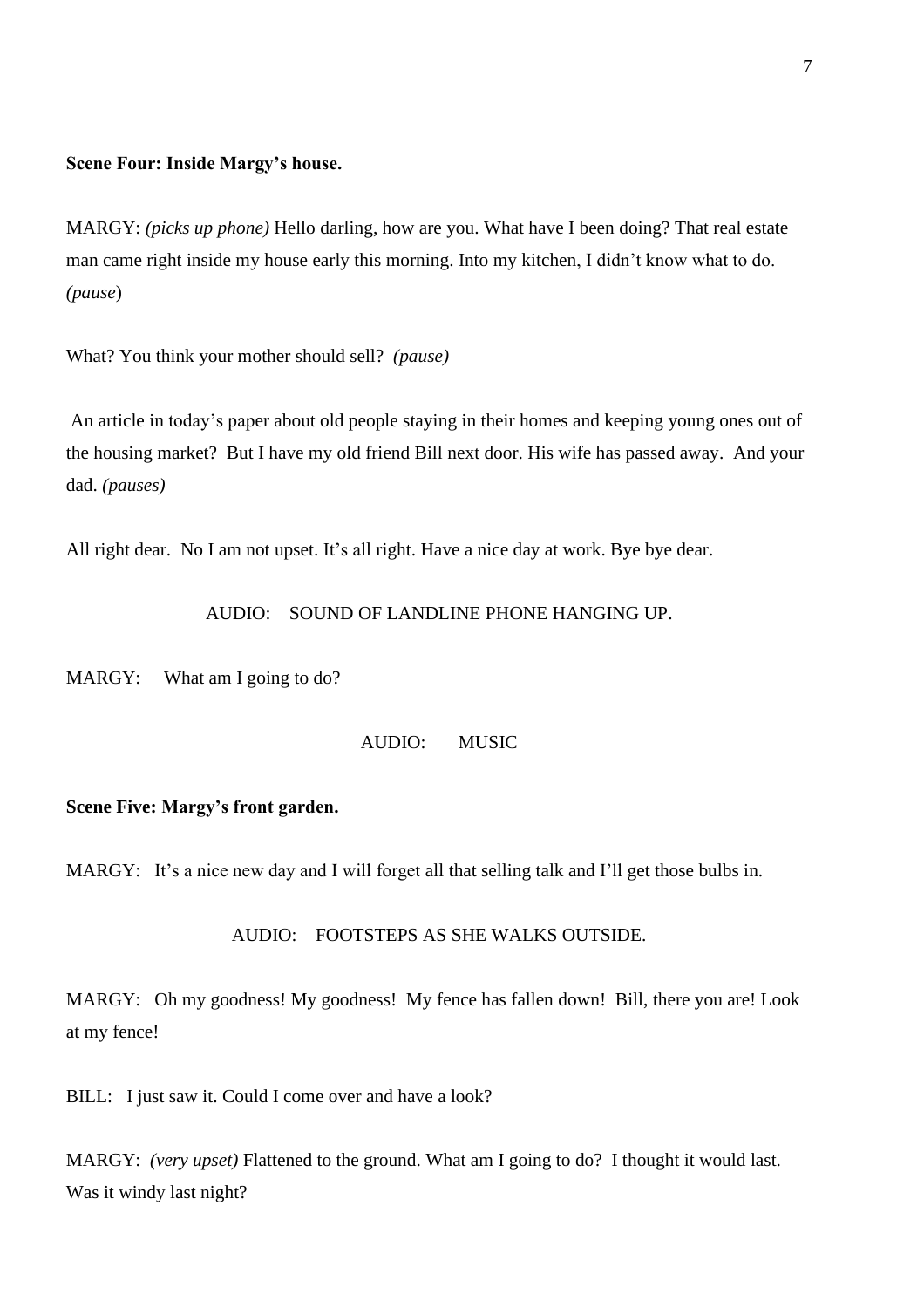BILL: No, Margy. Someone's knocked your fence down. Look, they've even taken out some palings and thrown them. Someone's pushed that on purpose.

MARGY: *(tearful)* Who would do that? I don't have money for a new one. And my poor bulbs.

MRS LIPTON. What's happened to your fence?

MARGY: Hello Mrs. Lipton. Someone in the night has flattened it. I know it was old but …what am I going to do?

MRS. LIPTON: There's vandals around here. My son was home all night. We were watching television and never went out. And there's that car again. You're selling aren't you?

BILL: It's Mr Sharples. *(dryly)* Early this morning, Mr Sharples?

MR.SHARPLES: Good morning all. Someone's done a good job of your fence, Mrs Jones. *(laughs)* It's a sign, Mrs Jones, it's a sign. Time to sell and let someone else put a nice new high fence up here. With a modern garden behind and a beach umbrella.

MRS. LIPTON: Home invasions, that's what it is. And my son was inside all last night. We never went out.

### AUDIO: SOUND OF SCHOOLBOY'S LAUGHTER

MRS. LIPTON. And here's those young vandals now. Bad mannered, the lot of them.

FIRST SCHOOLBOY: What happened to your fence?

MARGY: Good morning, boys. Someone did it in the night. I don't know who would do such a thing.

SECOND SCHOOLBOY: *(defensively)* It wasn't me.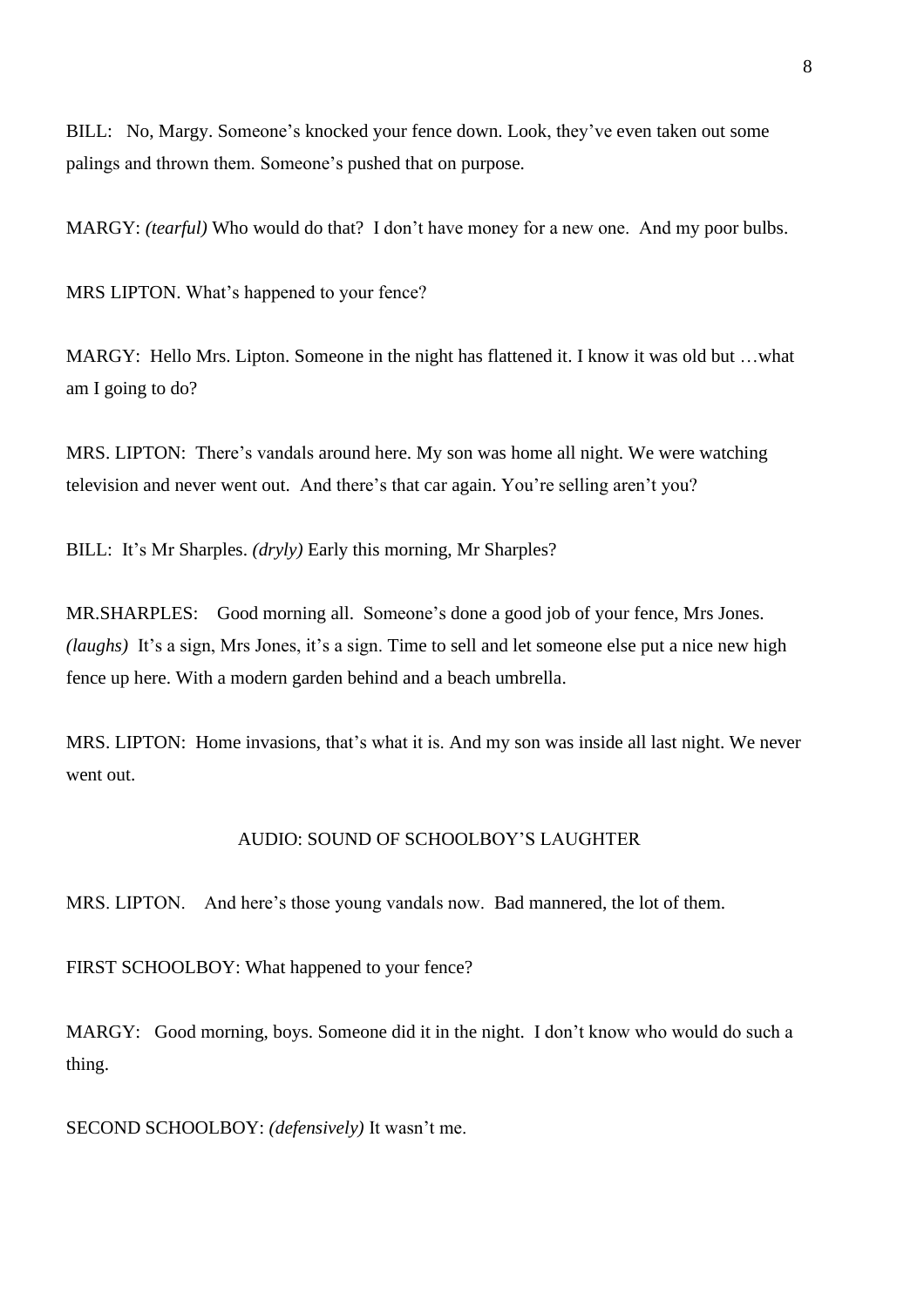FIRST SCHOOLBOY: That's the kind of thing you would do. You broke a window at school yesterday again.

SECOND SCHOOLBOY: Somebody else did that. Teacher knows. He's goin' to help me, he said. I never did nuthin'.

MR.SHARPLES: *(with authority)* Get off to school, boys. There are adults talking here.

MRS.LIPTON. Well, my son and I were in all last night.

MR. SHARPLES: Mrs Jones, You could put three town houses on this block. Like in the next street. Hit the hot spot, you would. Have you ever thought of that, Mrs Jones? I'd help find a nice little unit for you, safe and secure.

MRS LIPTON: I suppose you'll be after a good price. What are they selling for around here now?

MARGY: I feel shaken. I ll just go inside and sit down.

BILL: I'll come in and have a cup of tea with you, Margy. Good day, Mr Sharples. See you, Mrs Lipton.

### **Scene Six: Inside Margy's house.**

### AUDIO: MUSIC; SOUND OF CUPS AND SAUCERS. KETTLE BOILS.

MARGY: *(guiltily)* I shouldn't say this but I am so upset. Do you think it is Mrs Lipton's son? I haven't seen him since he got out of prison. And he was such a nice boy.

BILL: I reckon its Sharples*. (chortles)* He looks like a fence- ripper.

MARGY: And that schoolboy. He was horrid about my fence yesterday. I will have to sell. I don't have money for repairs. And I know there are other things that need doing. Like the stove. And the cupboard handles are broken. *(starts to cry)*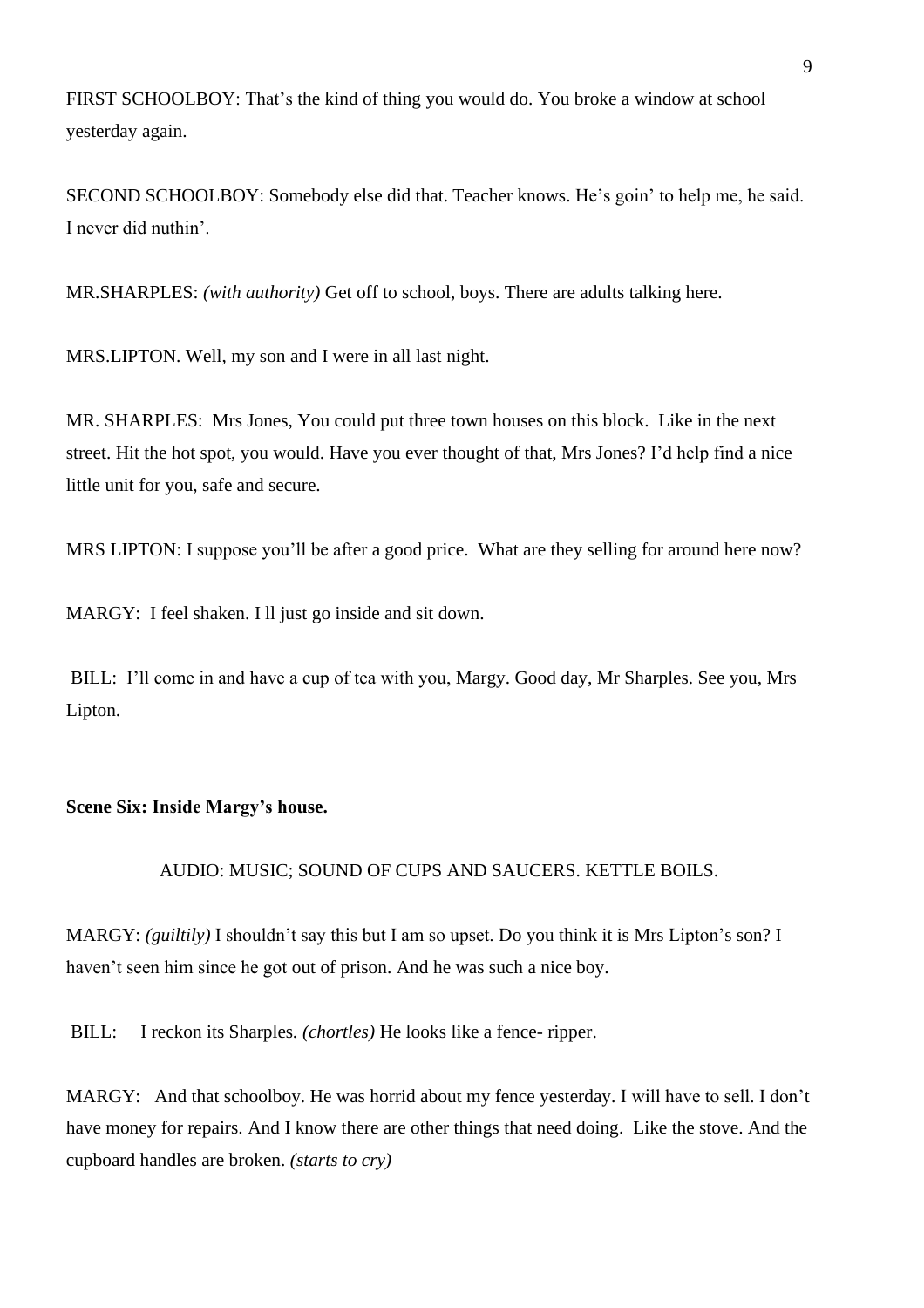MARGY: I am so sorry. I know I shouldn't. It's going to cost a fortune. I am only on the pension. What am I going to do? I will have to ring up that Sharples man. He's right, my daughter's right, those newspaper articles are right. It's all too hard. *(sobs)*

BILL: *(tentatively)* Maybe you could come and live with me?

MARGY: Oh Bill, you are so kind.

BILL: You could have the front room. It's empty now. I'm not a bad cook.

MARGY: Oh Bill, I'm not sure. *(voice trails, pauses)* No. Bill, we are good friends but I don't think it would be right.

BILL: It would get them talking wouldn't it. *(chuckles)* But you're right. Wouldn't work out. But gee, I will miss you. We've been neighbours for thirty years.

MARGY: I'll ring that awful Mr Sharples up. Then I'll come back and have that tea.

### AUDIO: DOORBELL RINGS.

MARGY: Would you answer it, Bill? While I phone. Where's my hanky? I need to wipe my face.

TRADESMAN: Excuse me. I've come about the fence.

BILL: *(a little belligerent)* You have, have you? A tradesman, are you?

TRADESMAN: Yes. I build and repair fences.

BILL: I know the likes of you pretending to look for work and preying on the elderly with scam prices.

TRADESMAN: I don't do that.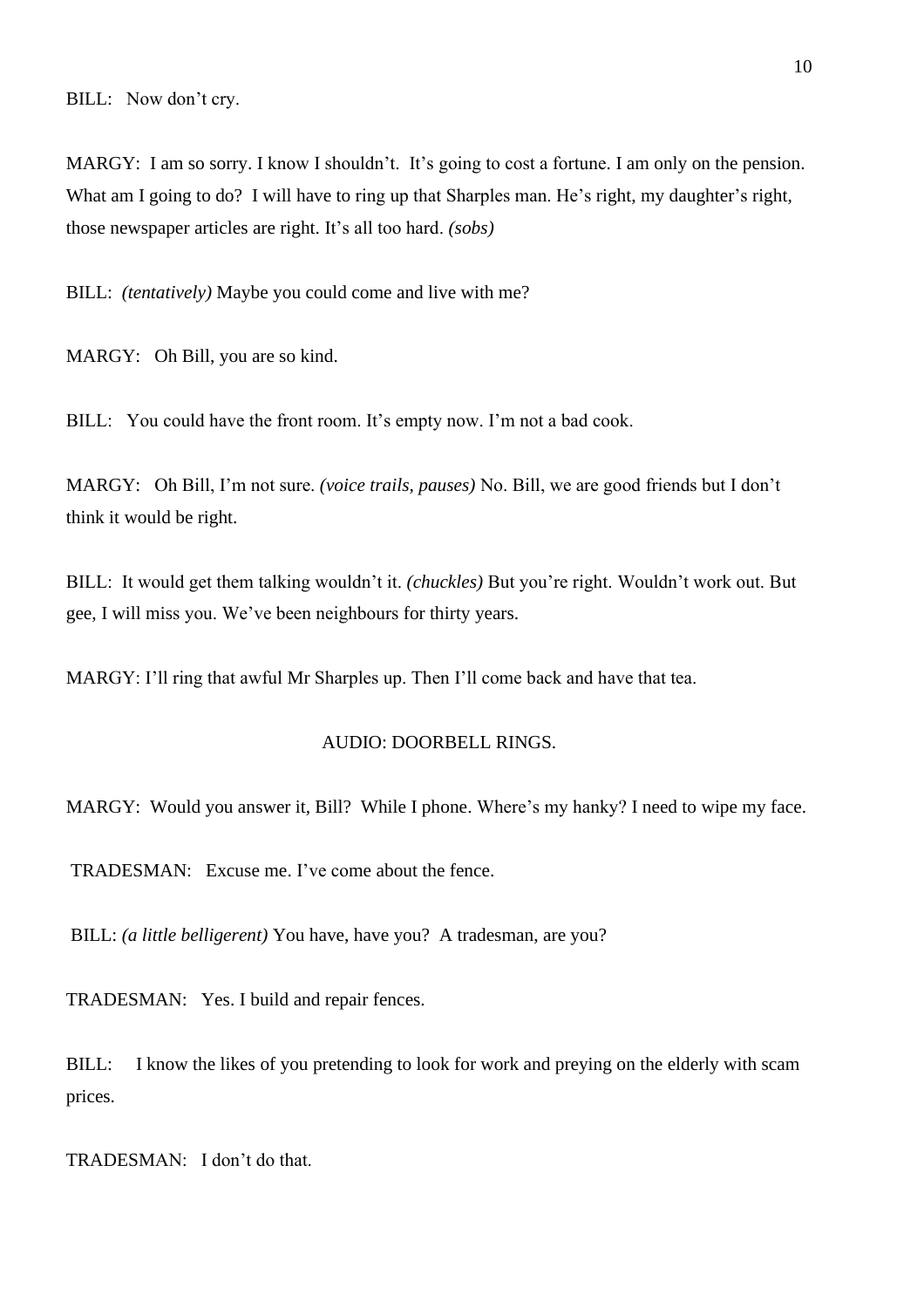MARGY: *(returning)* I've rung him. I've done it. Thank you, no. I am selling my house.

TRADESMAN. I just need to —

BILL: *(firmly)* Excuse me, you heard the lady. She doesn't want her fence fixed. Go and bother someone else with your crooked deals.

TRADESMAN: *(with dignity)* Listen to me. I have something important to say.

MARGY*: (sighs)* All right. And there's Mrs Lipton coming up the path. *(resignedly)* Come on in, everybody. It's not going to be my house for much longer.

MRS LIPTON. That real estate man's arrived again right outside your house.

TRADESMAN: I know him. He sold me my place. I live in a town house in the next street.

BILL: *(aggressively)* In it together, are you?

TRADESMAN*: (confused)* I don't know what you mean.

MARGY: Now listen, Bill. He's trying to tell us something.

TRADESMAN: *(with dignity)* Thank you. I have just moved in with my fifteen-year-old son. His mother, my wife passed away recently. He is not coping. The other night…

MARGY *(interrupts)* You mean your son? My fence?

TRADESMAN: *(sadly)* Yes, you've got it. He's always been a good boy but we're in a new house in a new suburb and it's very difficult for him. He took our car out last night and drove it around these streets.

BILL: *(admiringly)* Well, that's not bad for a fifteen year old.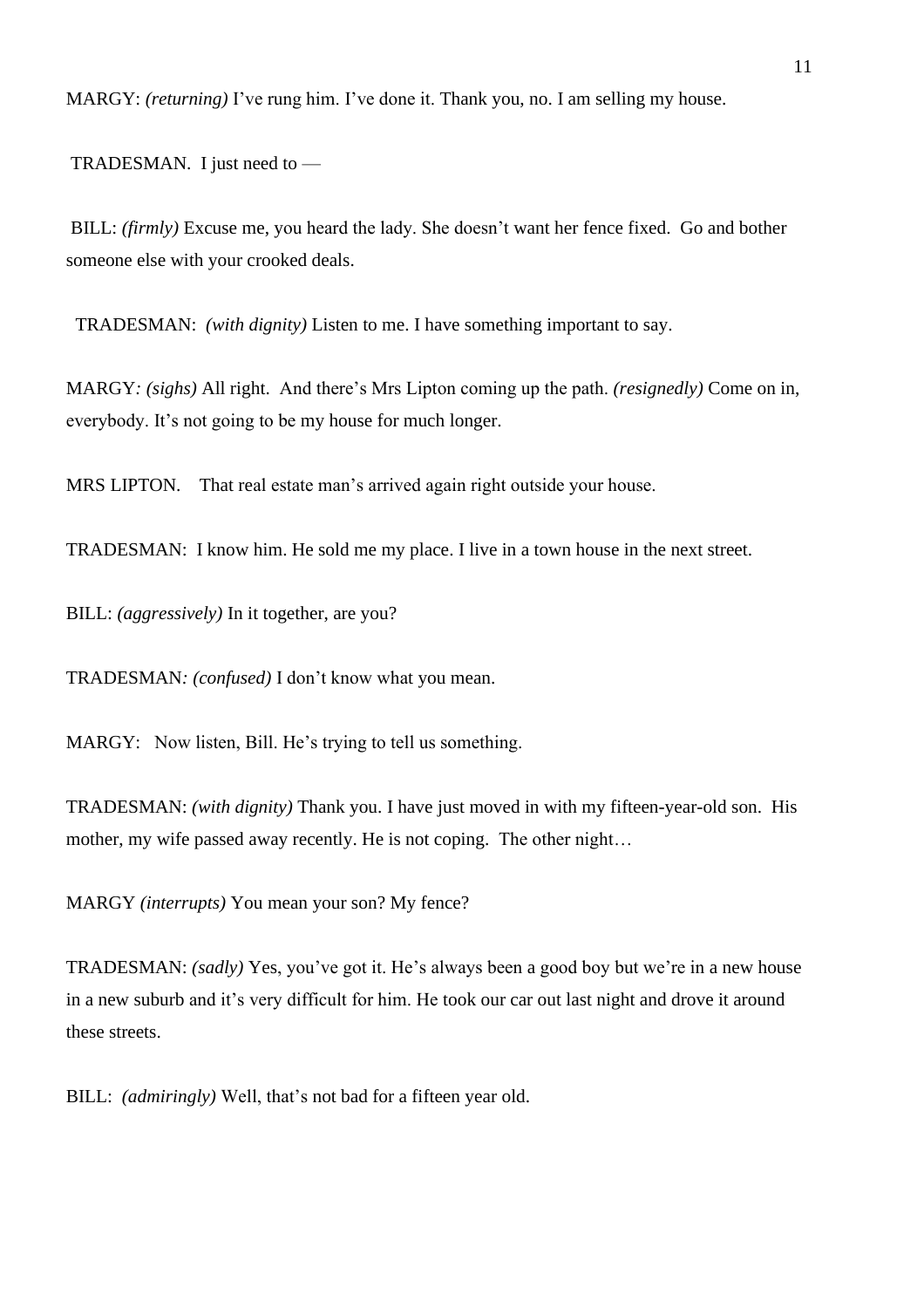TRADESMAN: He realised it was wrong, tried to do a U-turn and knocked your fence down. There were no lights on in your place so he tried to stick the palings back but couldn't. He threw them on the grass.

MRS. LIPTON: See, I said it wasn't my son. He was only away for a little while. He' s changed his ways now and become a volunteer.

MARGY: He always was a nice boy. And it wasn't that schoolboy either. And here's Mr Sharples.

BILL: Hello, Mr Sharples. It wasn't you either. *(chuckles)* I thought they were all young professionals moving in.

TRADESMAN: Look, I apologise. I will build you a fence for no cost. My son will help. I have to teach him.

MARGY: *(amazed)* Thank you so much. That's really kind.

BILL: *(extra loud and cheerful)* Ya wont have to sell. Whoopee ! I can fix those cupboard doors. Got a few spare handles in the shed.

MARGY: Oh my goodness. Everything's happening. Where's your son now?

TRADESMAN: He's waiting in the street to apologise.

MARGY: And his mum's just passed away. Do bring him in. I 'd better put the kettle on. Oh, Mr Sharples, are you going?

MR. SHARPLES: *(sadly)* You're not selling now, are you?

MARGY: No, I am not selling. Would you like a cup of tea, too?

MR SHARPLES: Well, I have walked a lot this morning. It's a long way between the letterboxes on these big sections.